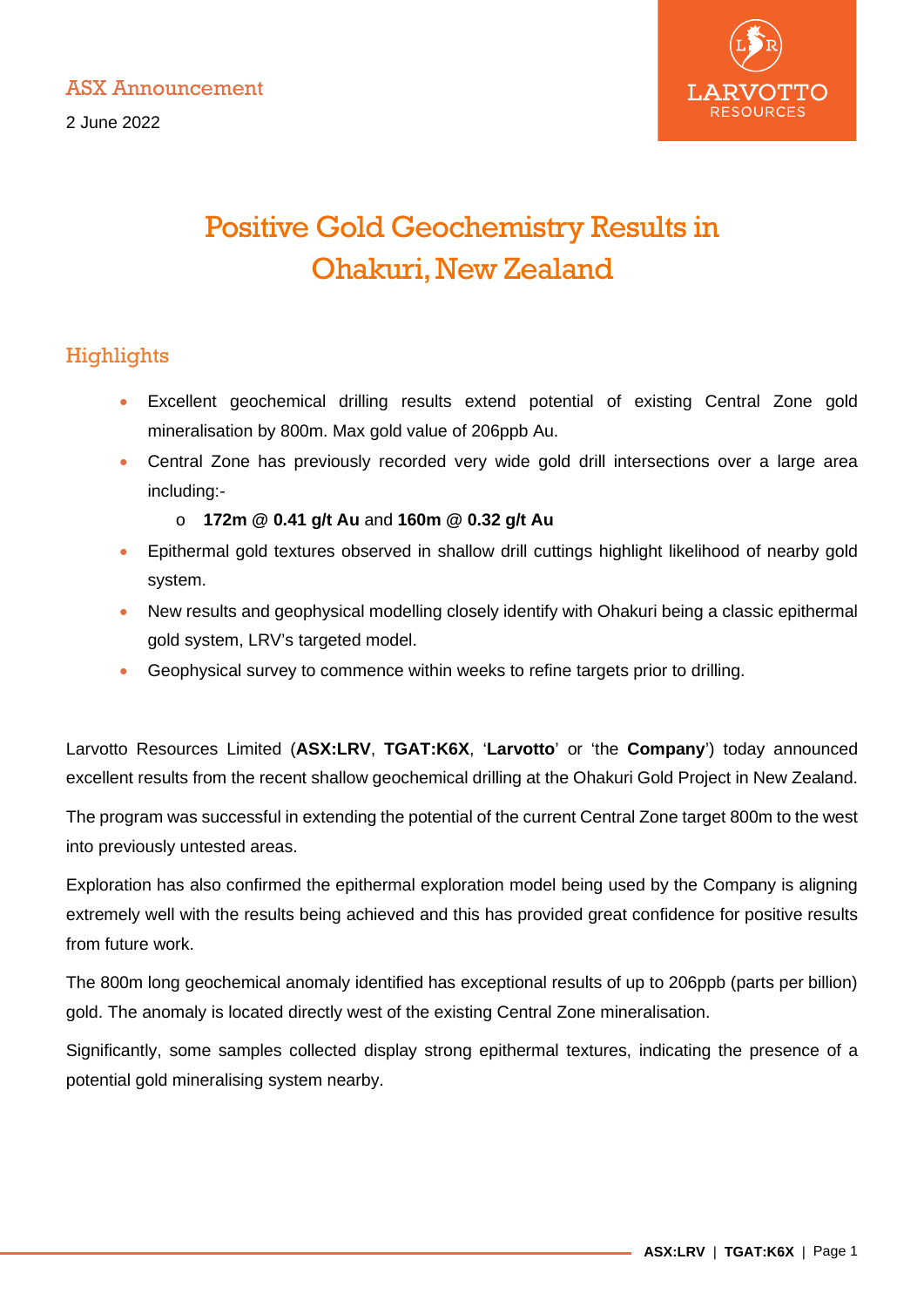#### **Managing Director, Ron Heeks commented,**

"The recent geochemistry program at Ohakuri has provided some exciting results, delivering both high values and unexpectedly, some highly altered and mineralised rocks from just below the shallow volcanic ash layer. Combined with remodelled geophysics and reinterpretation of the historic drilling, we now have results that fit our exploration model brilliantly. The upside is that it is clear the main Central Zone anomaly has essentially not been tested by the historic drilling and these new results add a further 800m long zone of interest.

The geochemical survey was designed to extend the current Central Zone mineralisation by targeting the historic soil horizon that lies beneath a veneer of recently deposited unmineralised volcanic ash. The ash layer covers large areas of the Ohakuri Project and can obscure the mineralising features of interest."

# Geochemical Survey

Samples were collected from a tractor mounted core drill rig, with holes drilled in an attempt to penetrate the volcanic ash layer. An average drill hole depth was ~10m, however some reached up to 22m. It should be noted that not all the drilling managed to penetrate the ash layer, which meant some results were not usable for interpretation of anomalies.

In several cases, the samples produced unexpectedly high results for a geochemistry survey, as they encountered rock samples that indicate the presence of nearby epithermal mineralisation, including the example in Figure 1, that reveals quartz veining and strong epithermal style alteration.



Figure 1. Sample from geochemistry with strong epithermal alteration and quartz veining (all results ppm)

The results of the survey are provided in Figure 4, along with the ESCAN geophysics and historical drilling for context.

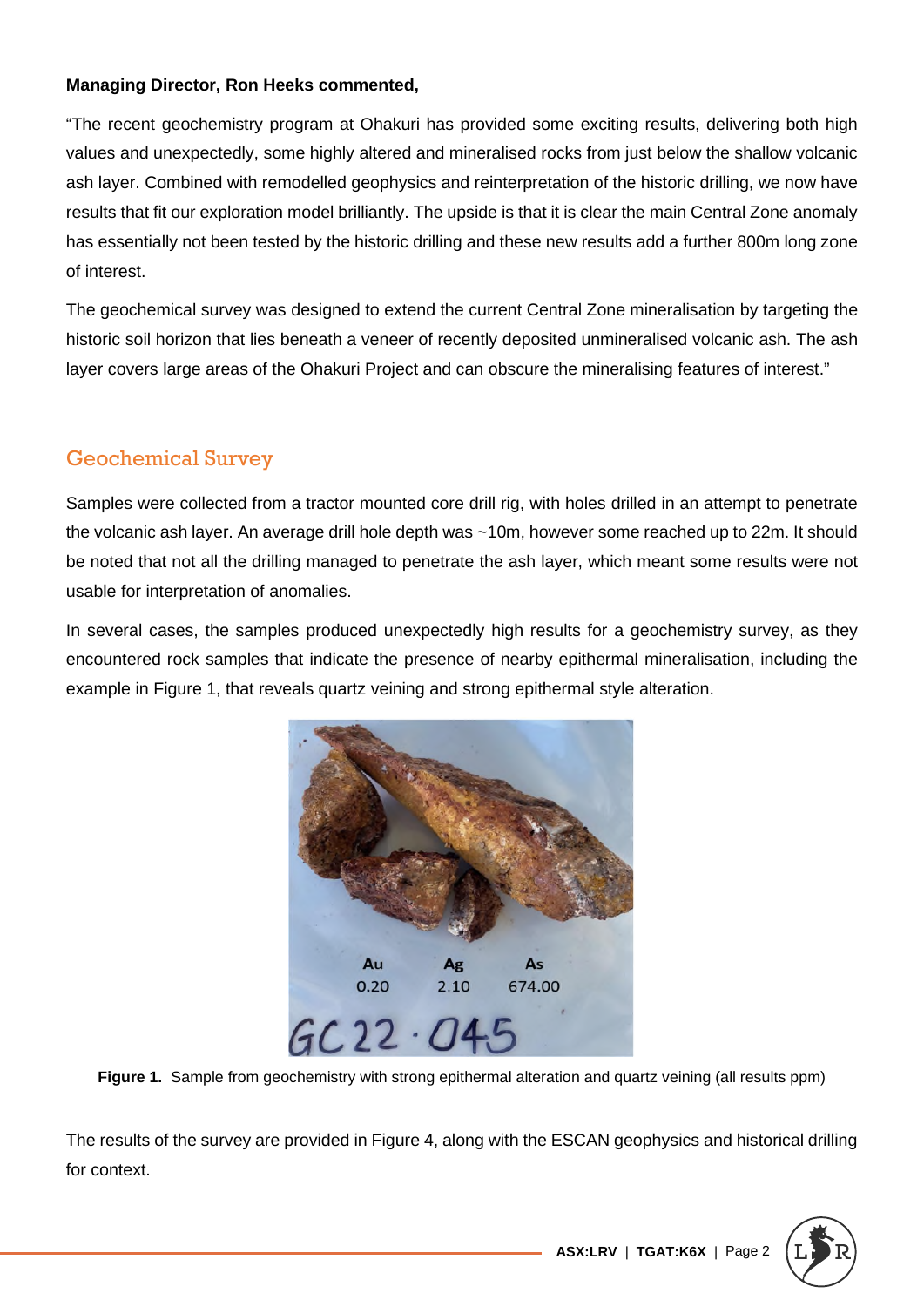Geochemical sampling of the layer beneath the recent volcanic ash zone by previous explorers had also produced excellent results that formed broad, cohesive anomalies over the Central Zone. Historic surface soil sampling of the area produced no meaningful results, which highlighted to Larvotto the requirement to sample below the ash cover. The Larvotto program successfully extended historical geochemistry programs to the west and confirmed previously untested geophysical anomalies within the Ohakuri Fault zone may be identifying a gold mineralised conduit.

#### **Updated Exploration Model**

Larvotto targeted the Ohakuri area, based on a typical epithermal exploration model of a deep magmatic source feeding gold mineralised zones to surface, with potential economic zones forming where the rising mineralised fluids meet the groundwater layer. A simplified version of the exploration model is provided as Figure 2. As the re-evaluation of old data has been completed and new information added, Larvotto has confirmed that the actual field results closely identify with the targeted model.





**Figure 2**. Ohakuri epithermal gold exploration model **Figure 3.** Vertical slice through ESCAN geophysics with geological interpretation

#### **Geophysical Reprocessing**

Larvotto inherited the results of an ESCAN geophysical survey undertaken by Glass Earth in 2007. Using the enhanced features of more modern techniques, the ESCAN survey has been reprocessed, greatly refining the previous ESCAN anomalies. It is now evident that a deep magmatic source some 500+ metres deep, exists below the Central and Ohakuri Fault targets, confirming the validity of the Larvotto exploration model. The magmatic source, as predicted, appears to have feeder zones that bifurcate as they near the surface and form resistive geophysical anomalies under the Central and Ohakuri Fault areas. This is shown in Figure 3. The similarity between the geophysical interpretation, actual results and the model is striking.

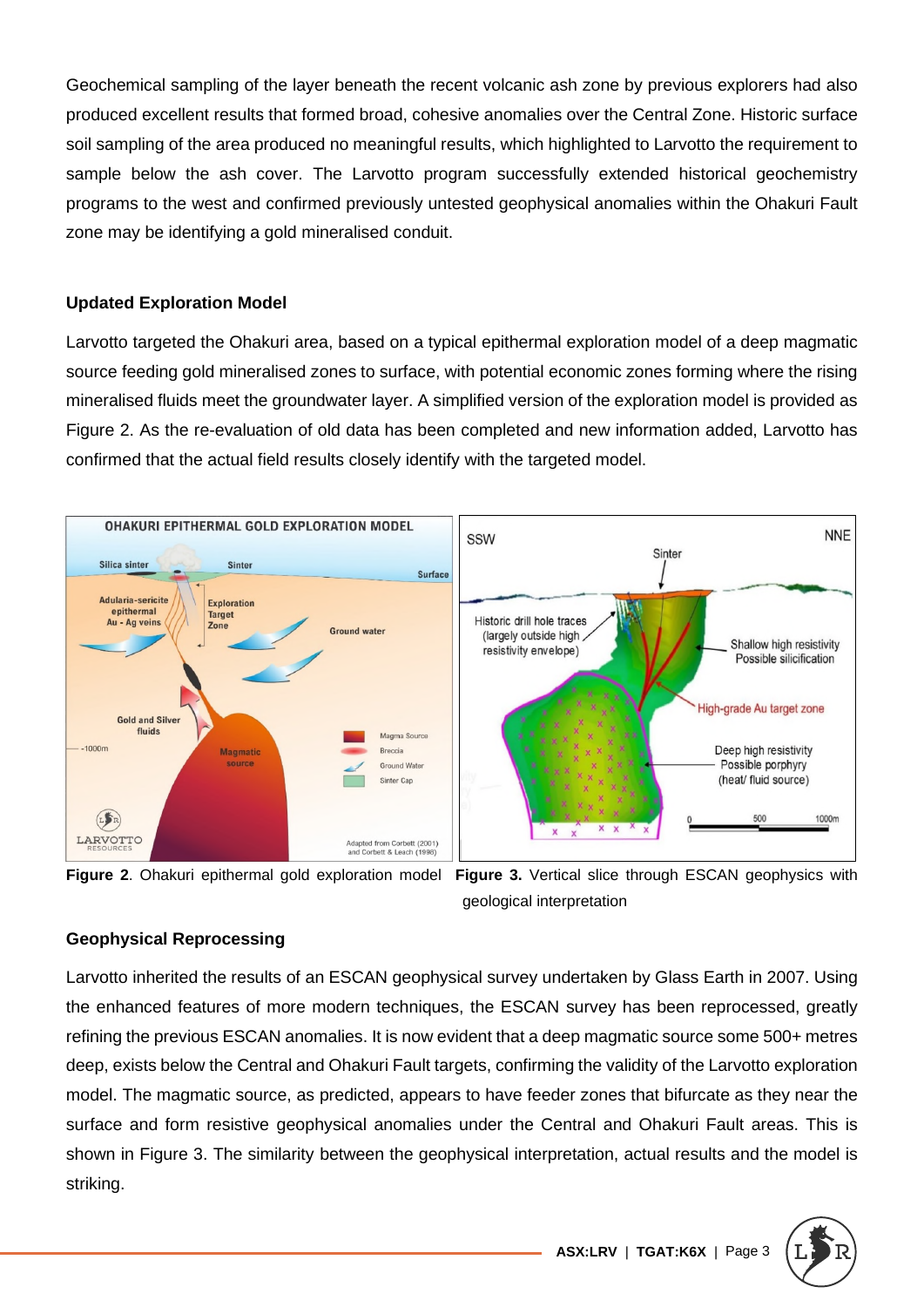The resistive anomalies are thought to be caused by high silica (quartz) levels. Silica rich fluids are the transport mechanism for gold and silver bearing mineralisation from deep source rocks.

The mineralised solutions have moved upward and have spread laterally forming a sinter and silica cap, while altering and mineralising the wallrocks around the conduit. This lateral movement of gold rich fluids is evident in the very wide (+150m) mineralised intersections in many of the historic drill holes that extend from near surface.

Displayed in Figure 4 is an image of the ESCAN geophysics at 340m below surface. This clearly shows the main resistive (high silica?) trends under the Ohakuri and Central Zones. The high point of the trends is drawn as black lines. At depth, these two zones join into the deep magmatic source shown in Figure 3. Interestingly, the geochemistry highs from the current and historical surveys are generally all near, but not overlying the geophysical anomalies.



**Figure 4.** ESCAN geophysics, recent geochemical contours and historic drilling.

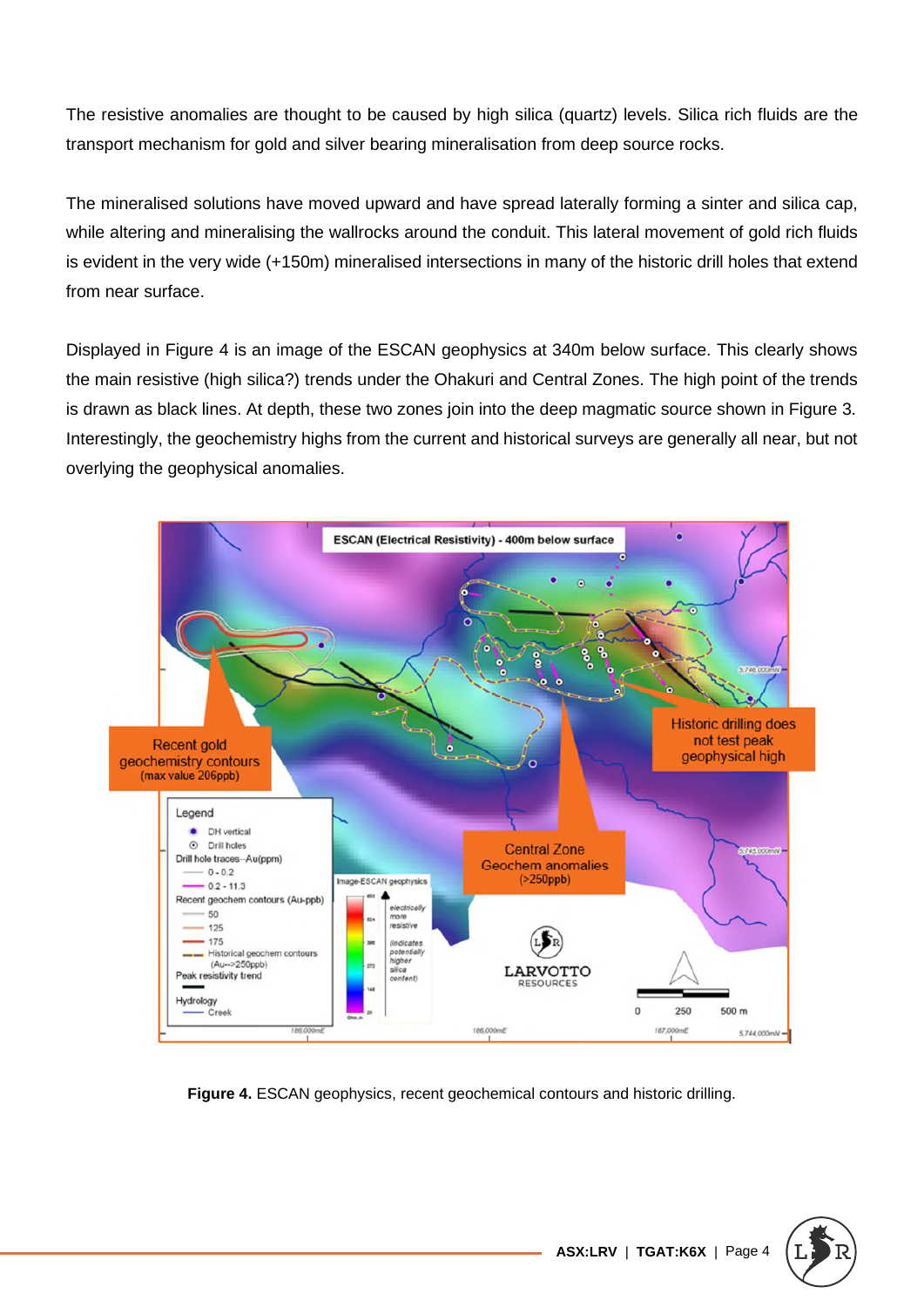Importantly, Figures 3 and 4 clearly highlight that the majority of the historic drilling which targeted the Central Zone geochemistry highs, did not fully test the geophysical anomalies, leaving considerable potential to discover high grade mineralisation within the existing and extensive low grade mineralised halo that include hits such as:-

| $\bullet$ | 172m @ 0.41 g/t Au | 160m @ 0.32 g/t Au |
|-----------|--------------------|--------------------|
|           | 215m @ 0.21 g/t Au | 170m @ 0.24 g/t Au |

As is standard practice, the historic drilling undertaken was targeted to test below the anomalies generated by the surface geochemistry. The drilling succeeded in identifying the source of the anomalism, but as now appears apparent from the later ESCAN geophysics, this is probably due to the mineralised solutions moving outwards from the main fluid conduits into the wallrocks creating a very large low-grade halo. Therefore, Larvotto notes that the more concise, higher intensity anomalism has largely not been tested.

#### **Next Exploration Steps**

The Company now has an exploration model for Ohakuri and results that indicate its validity. The next stage is to refine the broad ESCAN anomalies and generate a refined target for drilling. To undertake this, a detailed Induced Polarisation (IP) geophysical survey will be undertaken over the Central and Ohakuri Zones. The aim of the geophysical survey will be to produce discrete zones that will allow accurate targeting of future diamond drilling.

A NZ based survey crew is booked and are currently relocating the required equipment from Australia to undertake the program. It is anticipated that the survey will commence in five weeks and will take up to three weeks to complete.

### Competent Persons Statement

The information in this presentation that relates to exploration results is based on information compiled by Mr Ron Heeks, who is a Member of the Australasian Institute of Mining and Metallurgy and who is Managing Director of Larvotto Resources Limited. Mr Heeks has sufficient experience which is relevant to the style of mineralisation and type of deposit under consideration, and to the activity which he is undertaking, to qualify as a Competent Person as defined in the 2012 Edition of the 'Australasian Code for Reporting of Exploration Results, Mineral Resources and Ore Reserves'. Mr Heeks consents to the inclusion in the release of the matters based on his information in the form and context in which it appears. The Company is not aware of any new information or data that materially affects the information included in this presentation. All material assumptions and technical parameters underpinning the estimates in the Announcements referred to continue to apply and have not materially changed.

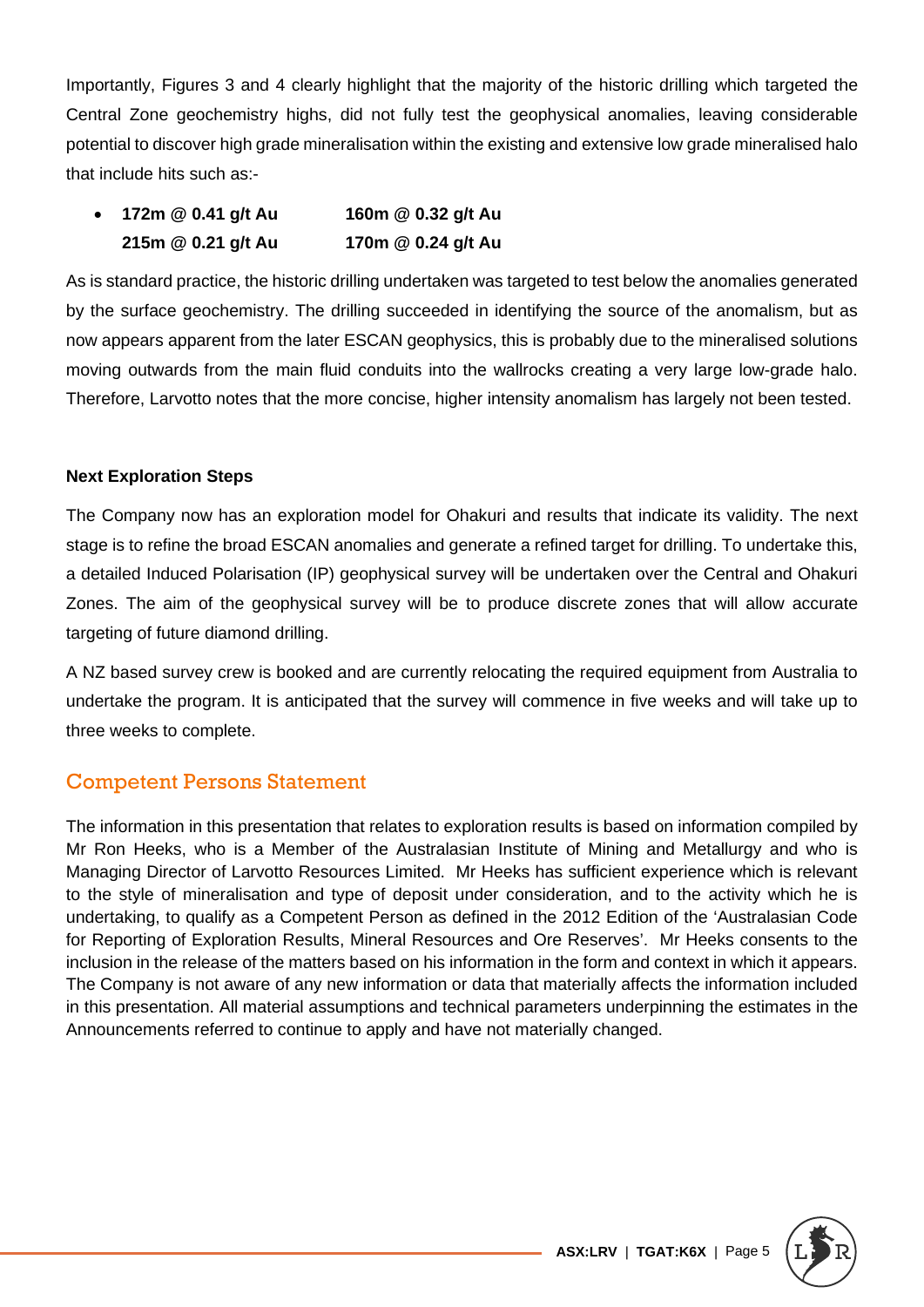This announcement was authorised for release by the Board of Larvotto Resources Limited.

### About Larvotto Resources Ltd

Larvotto Resources Limited (ASX:LRV) is actively exploring its portfolio of projects including the large Mt Isa copper, gold, and cobalt project adjacent to Mt Isa townsite in Queensland, an exciting gold exploration project at Ohakuri in New Zealand's North Island and the Eyre multi-metals and lithium project located some 30km east of Norseman in Western Australia. Larvotto's board is a mix of experienced explorers and corporate financiers. Visit www.larvottoresources.com for further information.

### Forward Looking Statements

Any forward-looking information contained in this news release is made as of the date of this news release. Except as required under applicable securities legislation, Larvotto does not intend, and does not assume any obligation, to update this forward-looking information. Any forward-looking information contained in this news release is based on numerous assumptions and is subject to all of the risks and uncertainties inherent in the Company's business, including risks inherent in resource exploration and development. As a result, actual results may vary materially from those described in the forward-looking information. Readers are cautioned not to place undue reliance on forward looking information due to the inherent uncertainty thereof.



#### LARVOTTO RESOURCES LIMITED

ABN 16 645 596 238 **ASX:LRV | TGAT:K6X** 

136 Stirling Highway, Nedlands, WA 6009 PO Box 496, Claremont, WA 6910 +61 (8) 6373 0112 info@larvottoresources.com

**www.larvottoresources.com**

#### **DIRECTORS**

**Mr Mark Tomlinson**  Non-Executive Chairman

**Mr Ron Heeks**  Managing Director

**Ms Anna Nahajski-Staples**  Non-Executive Director

**Ms Suzanne Irwin**  Company Secretary

#### PROJECTS

**Mt Isa Au, Cu, Co**  Mt Isa, QLD

**Ohakuri Au**  New Zealand

**Eyre Ni, Au, PGE, Li**  Norseman, WA

#### FOLLOW US

V m

#### **CONTACT**

For further information, please contact:

**Mr Ron Heeks** 

Managing Director +61 (8) 6373 0112

info@larvottoresources.com

**Victoria Humphries**  Media and investor enquiries

victoria@nwrcommunications.com.au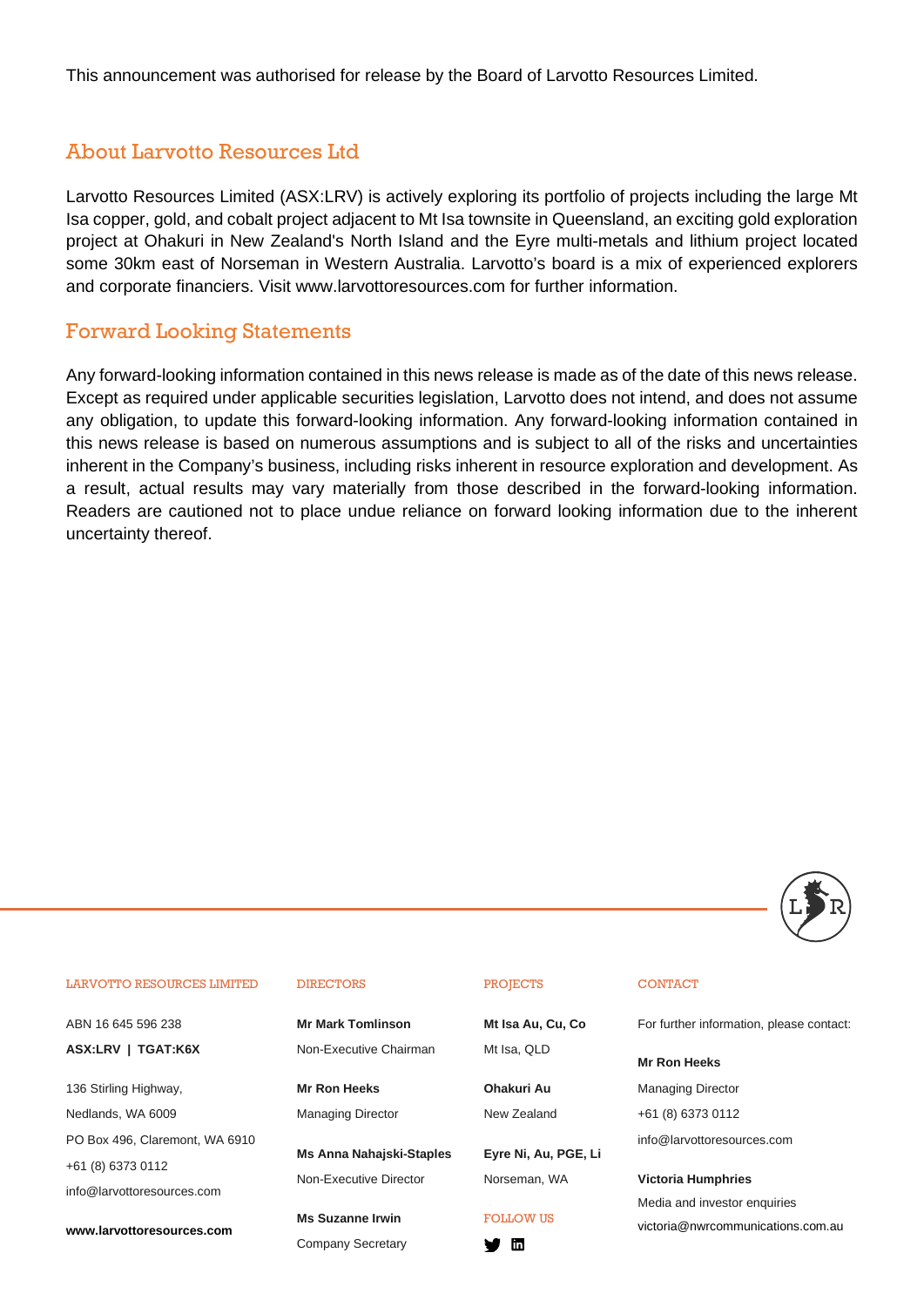# JORC Code, 2012 Edition – Table 1

### **Section 1 Sampling Techniques and Data**

(Criteria in this section apply to all succeeding sections.)

| <b>Criteria</b>              | <b>JORC Code explanation</b>                                                                                                                                                                                                                                                                                                                                                                                                                                                                                                                                                                                                                                                                                                                                                                                                                                                                                                                                                                                                                                                                                                  | <b>Commentary</b>                                                                                                                                                                                                                                                                                                                                                                                                                                |
|------------------------------|-------------------------------------------------------------------------------------------------------------------------------------------------------------------------------------------------------------------------------------------------------------------------------------------------------------------------------------------------------------------------------------------------------------------------------------------------------------------------------------------------------------------------------------------------------------------------------------------------------------------------------------------------------------------------------------------------------------------------------------------------------------------------------------------------------------------------------------------------------------------------------------------------------------------------------------------------------------------------------------------------------------------------------------------------------------------------------------------------------------------------------|--------------------------------------------------------------------------------------------------------------------------------------------------------------------------------------------------------------------------------------------------------------------------------------------------------------------------------------------------------------------------------------------------------------------------------------------------|
| <b>Sampling techniques</b>   | Nature and quality of sampling (eg cut channels,<br>random chips, or specific specialised industry<br>standard measurement tools appropriate to the<br>minerals under investigation, such as down hole<br>gamma sondes, or handheld XRF instruments,<br>etc). These examples should not be taken as<br>limiting the broad meaning of sampling.<br>Include reference to measures taken to ensure<br>sample representivity and the appropriate<br>calibration of any measurement tools or systems<br>used.<br>Aspects of the determination of mineralisation that<br>$\bullet$<br>are Material to the Public Report.<br>In cases where 'industry standard' work has been<br>done this would be relatively simple (eg 'reverse<br>circulation drilling was used to obtain 1 m samples<br>from which 3 kg was pulverised to produce a 30 g<br>charge for fire assay'). In other cases more<br>explanation may be required, such as where there<br>is coarse gold that has inherent sampling<br>problems. Unusual commodities or mineralisation<br>types (eg submarine nodules) may warrant<br>disclosure of detailed information. | • 45 drill core samples were collected in March<br>2022.<br>Drill holes were wash drilled through recent ash<br>$\bullet$<br>deposits, then HQ cored to obtain sample of<br>regolith.<br>Sample depths varied from 3.5 to 24m.<br>$\bullet$<br>For each hole a 1 kg assay sample was submitted<br>to SGS Laboratories, Waihi, for multi-element<br>analysis (Au, Ag, As, Ba, Cu, Hg, Mo) by fire<br>assay or aqua regia digest and ICP-MS assay. |
| <b>Drilling techniques</b>   | Drill type (eg core, reverse circulation, open-hole<br>hammer, rotary air blast, auger, Bangka, sonic,<br>etc) and details (eg core diameter, triple or<br>standard tube, depth of diamond tails, face-<br>sampling bit or other type, whether core is<br>oriented and if so, by what method, etc).                                                                                                                                                                                                                                                                                                                                                                                                                                                                                                                                                                                                                                                                                                                                                                                                                           | Tractor mounted drill rig used to obtain shallow<br>$\bullet$<br>geochem sample.<br>Vertical holes were HQ wash drilled from surface,<br>then HQ cored, and sample recovered.                                                                                                                                                                                                                                                                    |
| <b>Drill sample recovery</b> | Method of recording and assessing core and chip<br>sample recoveries and results assessed.<br>Measures taken to maximise sample recovery<br>and ensure representative nature of the samples.<br>Whether a relationship exists between sample                                                                                                                                                                                                                                                                                                                                                                                                                                                                                                                                                                                                                                                                                                                                                                                                                                                                                  | No information is available regarding the sample<br>$\bullet$<br>recovery.                                                                                                                                                                                                                                                                                                                                                                       |

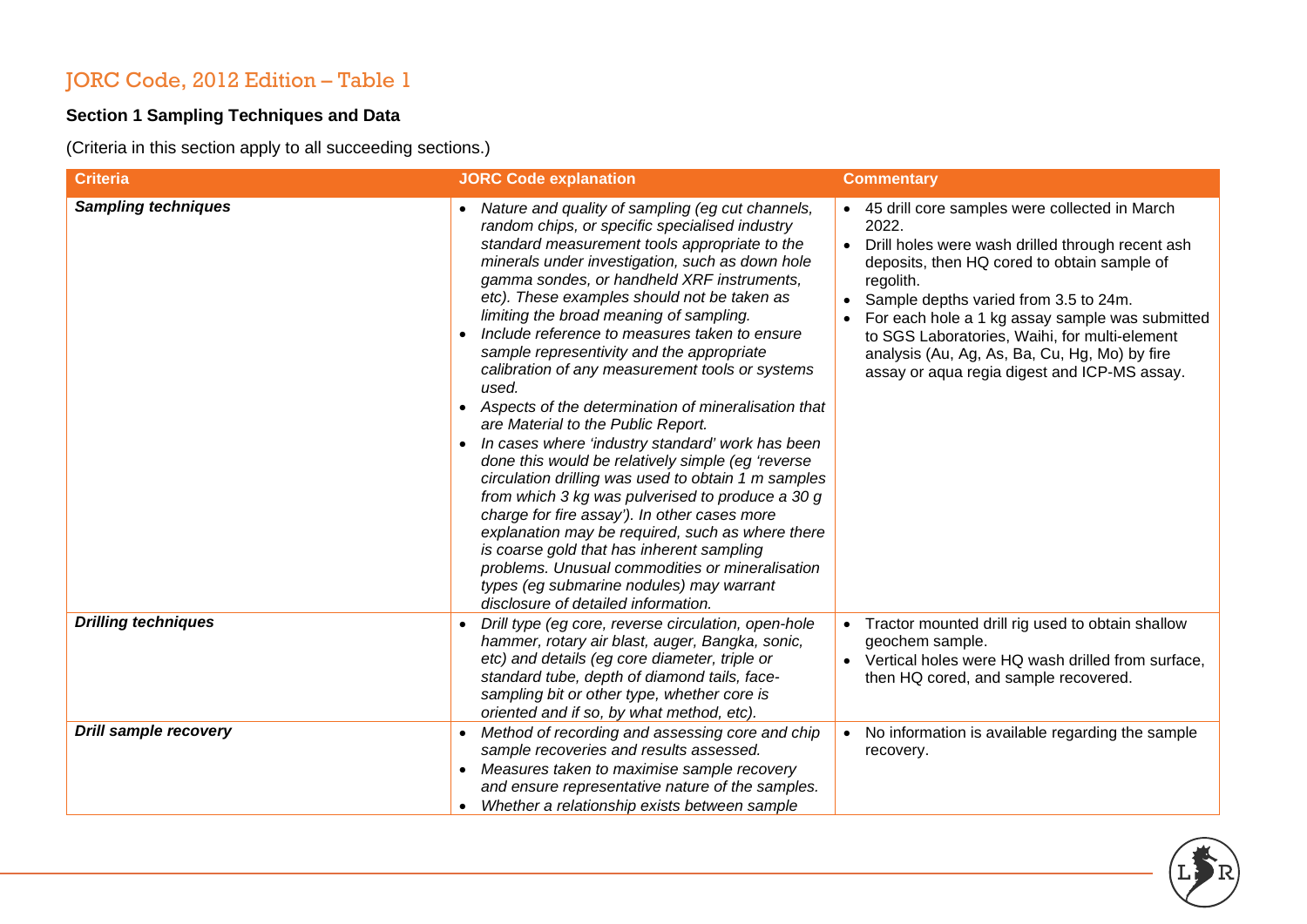| <b>Criteria</b>                                   | <b>JORC Code explanation</b>                                                                                                                                                                                                                                                                                                                                                                                                                                                                                                                                                                                                                                                                                            | <b>Commentary</b>                                                                                                                                                                                                                                                                                                                                                                                                                                                                                                       |
|---------------------------------------------------|-------------------------------------------------------------------------------------------------------------------------------------------------------------------------------------------------------------------------------------------------------------------------------------------------------------------------------------------------------------------------------------------------------------------------------------------------------------------------------------------------------------------------------------------------------------------------------------------------------------------------------------------------------------------------------------------------------------------------|-------------------------------------------------------------------------------------------------------------------------------------------------------------------------------------------------------------------------------------------------------------------------------------------------------------------------------------------------------------------------------------------------------------------------------------------------------------------------------------------------------------------------|
|                                                   | recovery and grade and whether sample bias may<br>have occurred due to preferential loss/gain of<br>fine/coarse material.                                                                                                                                                                                                                                                                                                                                                                                                                                                                                                                                                                                               |                                                                                                                                                                                                                                                                                                                                                                                                                                                                                                                         |
| Logging                                           | Whether core and chip samples have been<br>geologically and geotechnically logged to a level<br>of detail to support appropriate Mineral Resource<br>estimation, mining studies and metallurgical<br>studies.<br>Whether logging is qualitative or quantitative in<br>$\bullet$<br>nature. Core (or costean, channel, etc)<br>photography.<br>The total length and percentage of the relevant<br>intersections logged.                                                                                                                                                                                                                                                                                                  | Drill holes were not geologically logged but were<br>recorded with basic descriptive log.<br>• Logging is qualitative in nature.                                                                                                                                                                                                                                                                                                                                                                                        |
| Sub-sampling techniques and sample<br>preparation | If core, whether cut or sawn and whether quarter,<br>$\bullet$<br>half or all core taken.<br>If non-core, whether riffled, tube sampled, rotary<br>$\bullet$<br>split, etc and whether sampled wet or dry.<br>For all sample types, the nature, quality and<br>appropriateness of the sample preparation<br>technique.<br>Quality control procedures adopted for all sub-<br>sampling stages to maximise representivity of<br>samples.<br>Measures taken to ensure that the sampling is<br>representative of the in situ material collected,<br>including for instance results for field<br>duplicate/second-half sampling.<br>Whether sample sizes are appropriate to the grain<br>size of the material being sampled. | Full core samples were taken.<br>$\bullet$<br>Sample preparation techniques are considered<br>appropriate for the sample type and material<br>being sampled.                                                                                                                                                                                                                                                                                                                                                            |
| Quality of assay data and laboratory tests        | The nature, quality and appropriateness of the<br>assaying and laboratory procedures used and<br>whether the technique is considered partial or<br>total.<br>For geophysical tools, spectrometers, handheld<br>XRF instruments, etc, the parameters used in<br>determining the analysis including instrument<br>make and model, reading times, calibrations<br>factors applied and their derivation, etc.<br>Nature of quality control procedures adopted (eg<br>standards, blanks, duplicates, external laboratory                                                                                                                                                                                                     | The nature and quality of the assay and<br>laboratory procedures are considered appropriate<br>for the geochemical samples.<br>Samples were submitted for assay using 30g fire<br>assay, ICP-MS providing trace Au and a multi-<br>element suite (Ag, As, Ba, Cu, Hg, Mo) using<br>aqua regia digest and ICP-MS, considered total<br>techniques.<br>No field duplicates or standards were submitted.<br>$\bullet$<br>Though laboratory standards and blanks were<br>reported, and results indicate acceptable levels of |

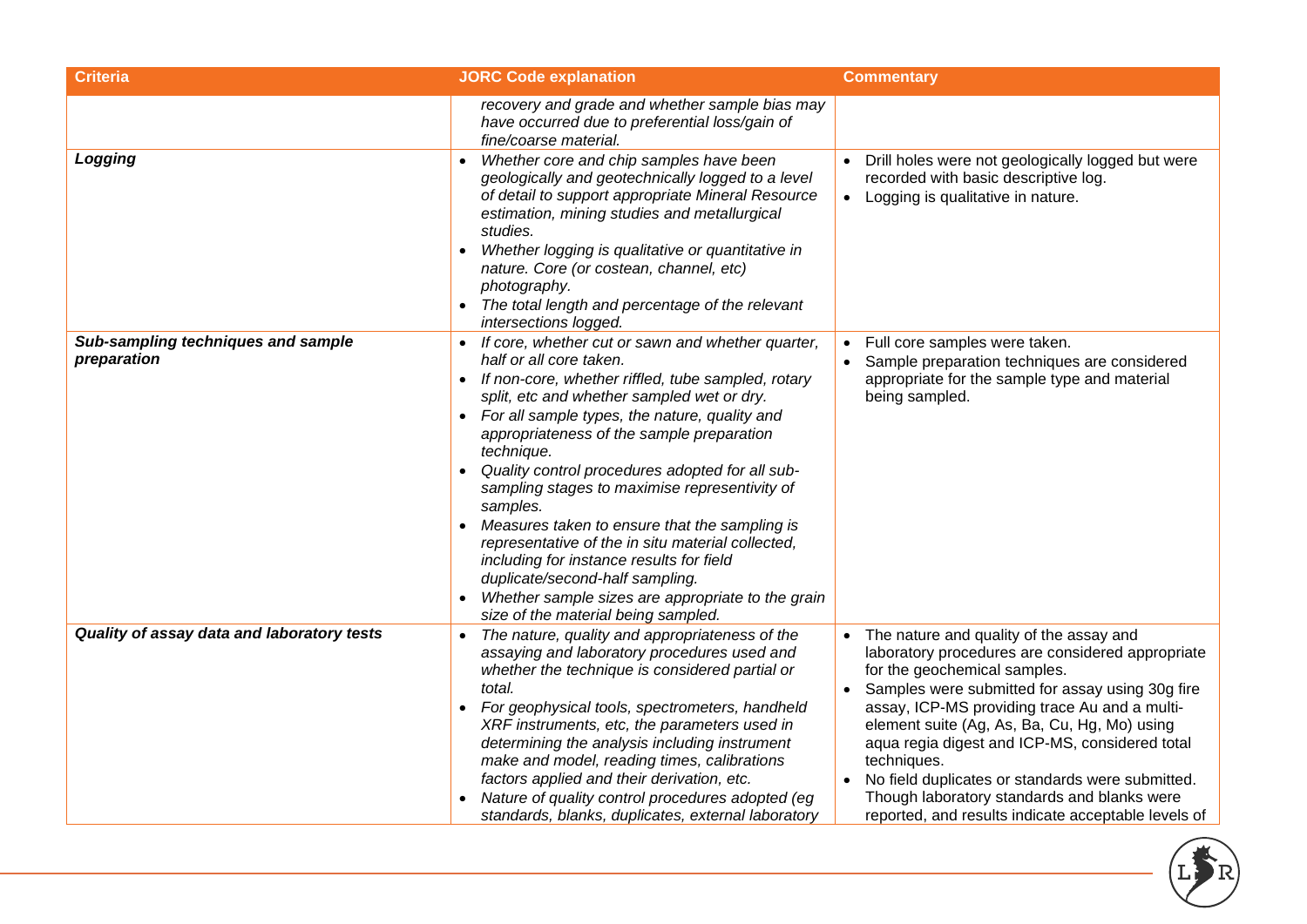| <b>Criteria</b>                                            | <b>JORC Code explanation</b>                                                                                                                                                                                                                                                                                                                                                                            | <b>Commentary</b>                                                                                                                                                                                                                                                                                                                                                                          |
|------------------------------------------------------------|---------------------------------------------------------------------------------------------------------------------------------------------------------------------------------------------------------------------------------------------------------------------------------------------------------------------------------------------------------------------------------------------------------|--------------------------------------------------------------------------------------------------------------------------------------------------------------------------------------------------------------------------------------------------------------------------------------------------------------------------------------------------------------------------------------------|
|                                                            | checks) and whether acceptable levels of<br>accuracy (ie lack of bias) and precision have been<br>established.                                                                                                                                                                                                                                                                                          | accuracy.                                                                                                                                                                                                                                                                                                                                                                                  |
| Verification of sampling and assaying                      | The verification of significant intersections by<br>$\bullet$<br>either independent or alternative company<br>personnel.<br>The use of twinned holes.<br>Documentation of primary data, data entry<br>procedures, data verification, data storage<br>(physical and electronic) protocols.<br>Discuss any adjustment to assay data.                                                                      | No verification by independent personnel has<br>been undertaken.<br>Primary data has been obtained from laboratory<br>$\bullet$<br>and uploaded to a digital database.<br>No adjustments to assay data have been made.<br>$\bullet$                                                                                                                                                        |
| <b>Location of data points</b>                             | Accuracy and quality of surveys used to locate<br>drill holes (collar and down-hole surveys),<br>trenches, mine workings and other locations used<br>in Mineral Resource estimation.<br>Specification of the grid system used.<br>Quality and adequacy of topographic control.                                                                                                                          | Drill hole collar locations were originally located<br>using a handheld Garmin Etrex10 GPS with<br>accuracy of +/-5m.<br>The grid system used is New Zealand Geodetic<br>Datum 2000 (NZGD2000), projected to New<br>Zealand Transverse Mercator 2000 (NZTM).<br>Topographic control is adequate and based on<br>$\bullet$<br>LIDAR survey, handheld GPS and published<br>topographic maps. |
| Data spacing and distribution                              | Data spacing for reporting of Exploration Results.<br>Whether the data spacing and distribution is<br>sufficient to establish the degree of geological and<br>grade continuity appropriate for the Mineral<br>Resource and Ore Reserve estimation<br>procedure(s) and classifications applied.<br>Whether sample compositing has been applied.<br>$\bullet$                                             | Spacing and distribution of the drill holes is<br>insufficient to establish the degree of geology and<br>grade continuity for the estimation of a resource.<br>No sample compositing has been applied.<br>$\bullet$                                                                                                                                                                        |
| Orientation of data in relation to geological<br>structure | Whether the orientation of sampling achieves<br>$\bullet$<br>unbiased sampling of possible structures and the<br>extent to which this is known, considering the<br>deposit type.<br>If the relationship between the drilling orientation<br>and the orientation of key mineralised structures<br>is considered to have introduced a sampling bias,<br>this should be assessed and reported if material. | • The orientation of the sampling is vertical,<br>downhole.<br>No sampling bias is considered to have been<br>introduced as this is a surficial, point sample of<br>the regolith at the sample location.                                                                                                                                                                                   |
| Sample security                                            | The measures taken to ensure sample security.                                                                                                                                                                                                                                                                                                                                                           | Samples were delivered directly to the laboratory.                                                                                                                                                                                                                                                                                                                                         |
| <b>Audits or reviews</b>                                   | The results of any audits or reviews of sampling<br>techniques and data.                                                                                                                                                                                                                                                                                                                                | No audits of sampling techniques and data have<br>been undertaken.                                                                                                                                                                                                                                                                                                                         |

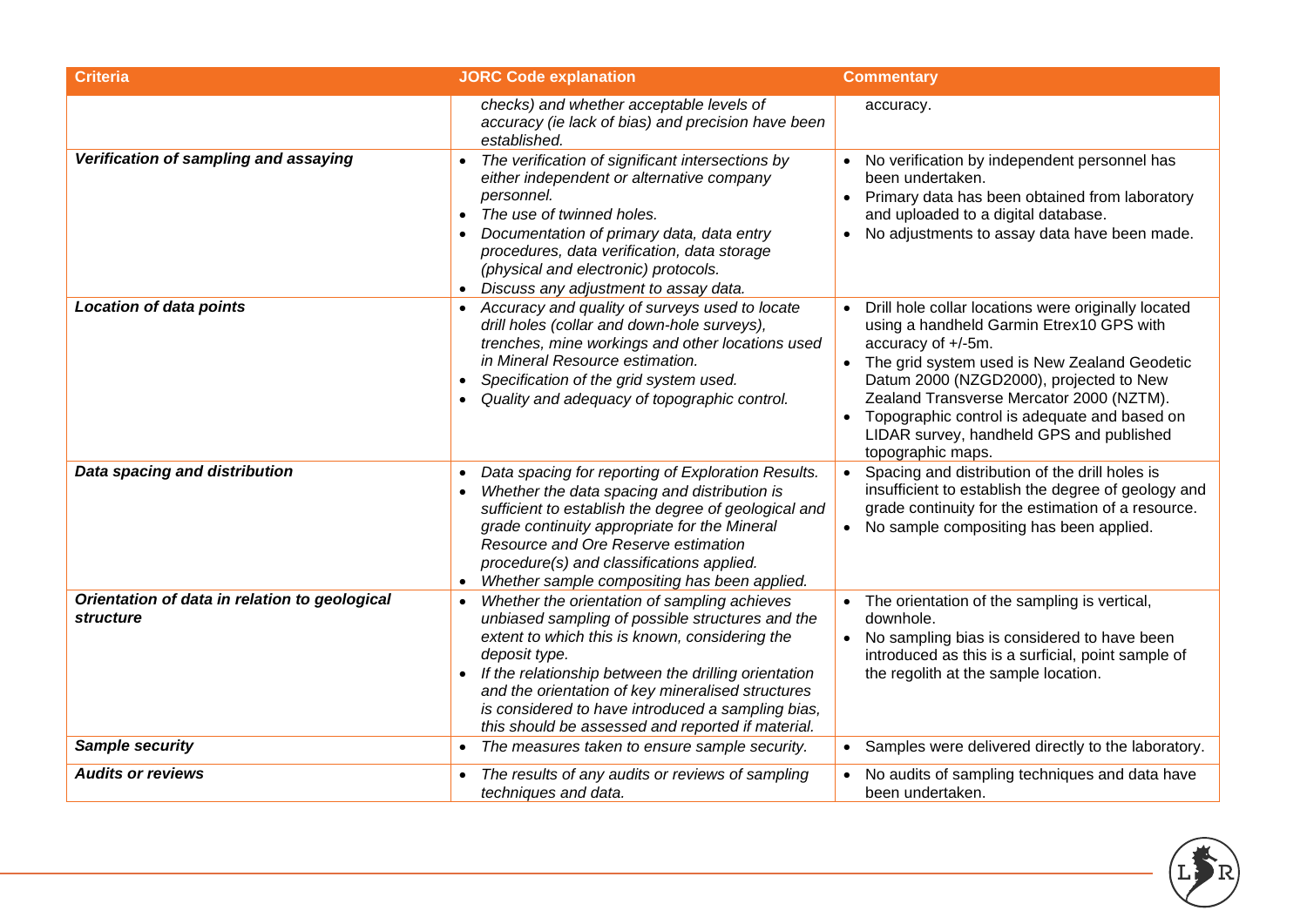# Section 2 Reporting of Exploration Results

| <b>Criteria</b>                                | <b>JORC Code explanation</b>                                                                                                                                                                                                                                                                                                                                                                                                                                                                                                                                                                                                          | <b>Commentary</b>                                                                                                                                                                                                                                                                                                                                                                                                                                                                                                                                                                                                                                                                                                                        |
|------------------------------------------------|---------------------------------------------------------------------------------------------------------------------------------------------------------------------------------------------------------------------------------------------------------------------------------------------------------------------------------------------------------------------------------------------------------------------------------------------------------------------------------------------------------------------------------------------------------------------------------------------------------------------------------------|------------------------------------------------------------------------------------------------------------------------------------------------------------------------------------------------------------------------------------------------------------------------------------------------------------------------------------------------------------------------------------------------------------------------------------------------------------------------------------------------------------------------------------------------------------------------------------------------------------------------------------------------------------------------------------------------------------------------------------------|
| <b>Mineral tenement and land tenure status</b> | Type, reference name/number, location and<br>ownership including agreements or material<br>issues with third parties such as joint ventures,<br>partnerships, overriding royalties, native title<br>interests, historical sites, wilderness or national<br>park and environmental settings.<br>The security of the tenure held at the time of<br>reporting along with any known impediments to<br>obtaining a licence to operate in the area.                                                                                                                                                                                         | • The reported exploration results are located on<br>permit EP60555 that was granted on 19 Dec 2019<br>for a period of five (5) years. EP60555 is a Tier 1<br>permit.<br>• The permit is 100% owned by Zedex Gold Limited<br>(Zedex). Larvotto Resources and its wholly owned<br>New Zealand subsidiary, Madeleine Resources<br>Limited (Madeleine), have entered into a farm-in<br>joint venture agreement with Zedex whereby<br>Madeleine may acquire up to a 75% interest in the<br>project.<br>• The permit is in compliance with the statutory<br>requirements and is considered to be in good<br>standing at the time of this announcement.<br>• There are no demonstrated or anticipated<br>impediments to operating in the area. |
| <b>Exploration done by other parties</b>       | Acknowledgment and appraisal of exploration by<br>other parties.                                                                                                                                                                                                                                                                                                                                                                                                                                                                                                                                                                      | Several different companies have completed<br>exploration in the current area of EP60555 over<br>the past 40 years.                                                                                                                                                                                                                                                                                                                                                                                                                                                                                                                                                                                                                      |
| Geology                                        | Deposit type, geological setting and style of<br>mineralisation.                                                                                                                                                                                                                                                                                                                                                                                                                                                                                                                                                                      | Epithermal gold system, hosted within<br>predominantly rhyolitic volcanics containing zoned<br>hydrothermal alteration and siliceous<br>mineralisation.                                                                                                                                                                                                                                                                                                                                                                                                                                                                                                                                                                                  |
| <b>Drill hole Information</b>                  | A summary of all information material to the<br>understanding of the exploration results including<br>a tabulation of the following information for all<br>Material drill holes:<br>easting and northing of the drill hole collar<br>$\circ$<br>elevation or RL (Reduced Level - elevation<br>$\circ$<br>above sea level in metres) of the drill hole<br>collar<br>dip and azimuth of the hole<br>$\circ$<br>down hole length and interception depth<br>O<br>o hole length.<br>If the exclusion of this information is justified on<br>the basis that the information is not Material and<br>this exclusion does not detract from the | A listing of the drill hole information material to the<br>understanding of the exploration results is<br>provided in the body of this announcement.                                                                                                                                                                                                                                                                                                                                                                                                                                                                                                                                                                                     |

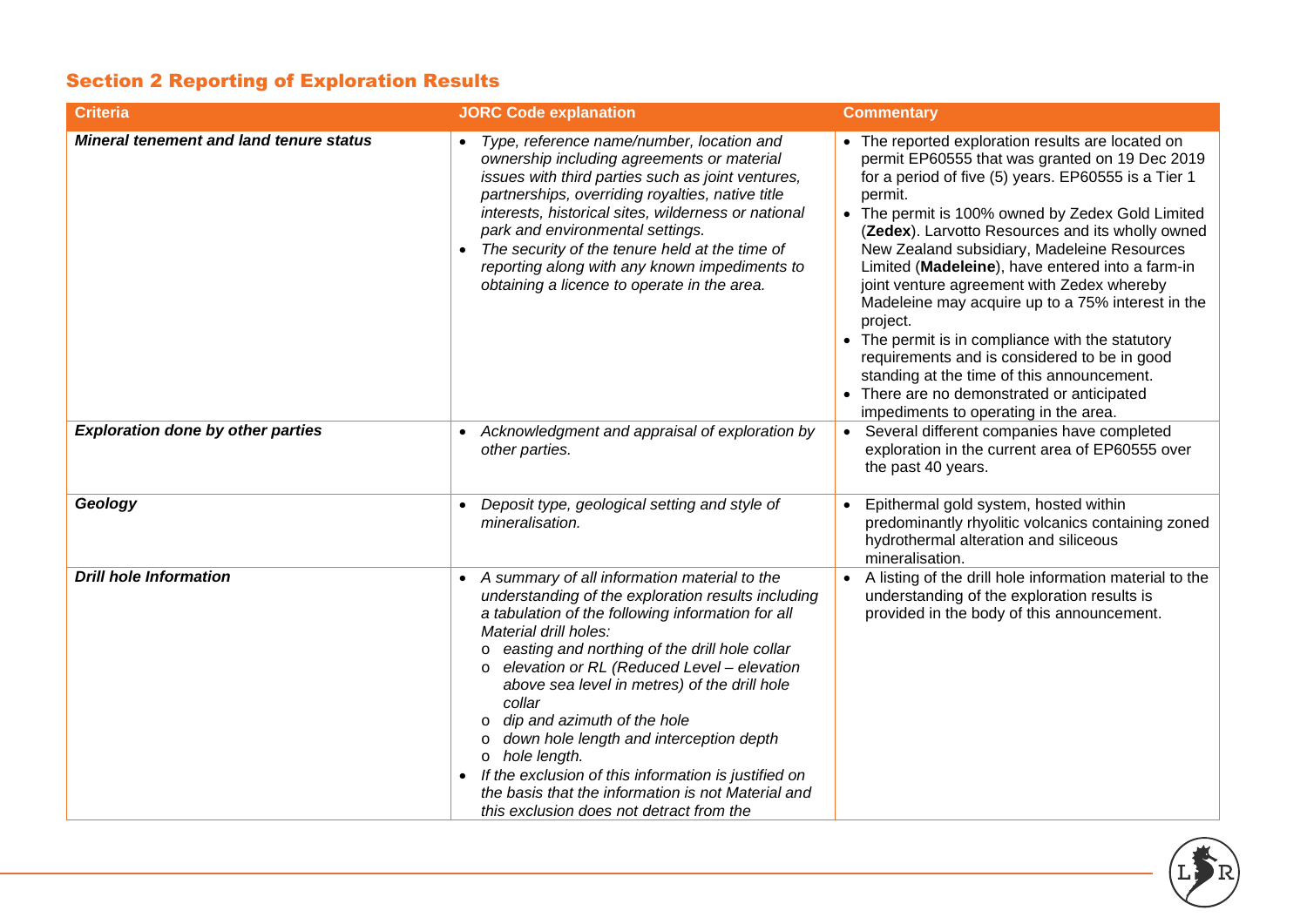| <b>Criteria</b>                                                     | <b>JORC Code explanation</b>                                                                                                                                                                                                                                                                                                                                                                                                                                                                                                                                                                | <b>Commentary</b>                                                                  |
|---------------------------------------------------------------------|---------------------------------------------------------------------------------------------------------------------------------------------------------------------------------------------------------------------------------------------------------------------------------------------------------------------------------------------------------------------------------------------------------------------------------------------------------------------------------------------------------------------------------------------------------------------------------------------|------------------------------------------------------------------------------------|
|                                                                     | understanding of the report, the Competent<br>Person should clearly explain why this is the case.                                                                                                                                                                                                                                                                                                                                                                                                                                                                                           |                                                                                    |
| <b>Data aggregation methods</b>                                     | In reporting Exploration Results, weighting<br>averaging techniques, maximum and/or minimum<br>grade truncations (eg cutting of high grades) and<br>cut-off grades are usually Material and should be<br>stated.<br>Where aggregate intercepts incorporate short<br>lengths of high grade results and longer lengths of<br>low grade results, the procedure used for such<br>aggregation should be stated and some typical<br>examples of such aggregations should be shown<br>in detail.<br>The assumptions used for any reporting of metal<br>equivalent values should be clearly stated. | • No data aggregation methods have been used.                                      |
| Relationship between mineralisation widths and<br>intercept lengths | These relationships are particularly important in<br>the reporting of Exploration Results.<br>• If the geometry of the mineralisation with respect<br>to the drill hole angle is known, its nature should<br>be reported.<br>If it is not known and only the down hole lengths<br>are reported, there should be a clear statement to<br>this effect (eg 'down hole length, true width not<br>known').                                                                                                                                                                                       | The geometry of any mineralisation is unknown at<br>this stage.                    |
| <b>Diagrams</b>                                                     | Appropriate maps and sections (with scales) and<br>tabulations of intercepts should be included for<br>any significant discovery being reported These<br>should include, but not be limited to a plan view of<br>drill hole collar locations and appropriate sectional<br>views.                                                                                                                                                                                                                                                                                                            | Appropriate maps and tabulations are presented<br>in the body of the announcement. |
| <b>Balanced reporting</b>                                           | Where comprehensive reporting of all Exploration<br>Results is not practicable, representative reporting<br>of both low and high grades and/or widths should<br>be practiced to avoid misleading reporting of<br><b>Exploration Results.</b>                                                                                                                                                                                                                                                                                                                                                | Comprehensive reporting of the current work is<br>presented in the announcement.   |
| Other substantive exploration data                                  | Other exploration data, if meaningful and material,<br>should be reported including (but not limited to):<br>geological observations; geophysical survey<br>results; geochemical survey results; bulk samples<br>- size and method of treatment; metallurgical test                                                                                                                                                                                                                                                                                                                         | • No other material exploration data to be reported.                               |